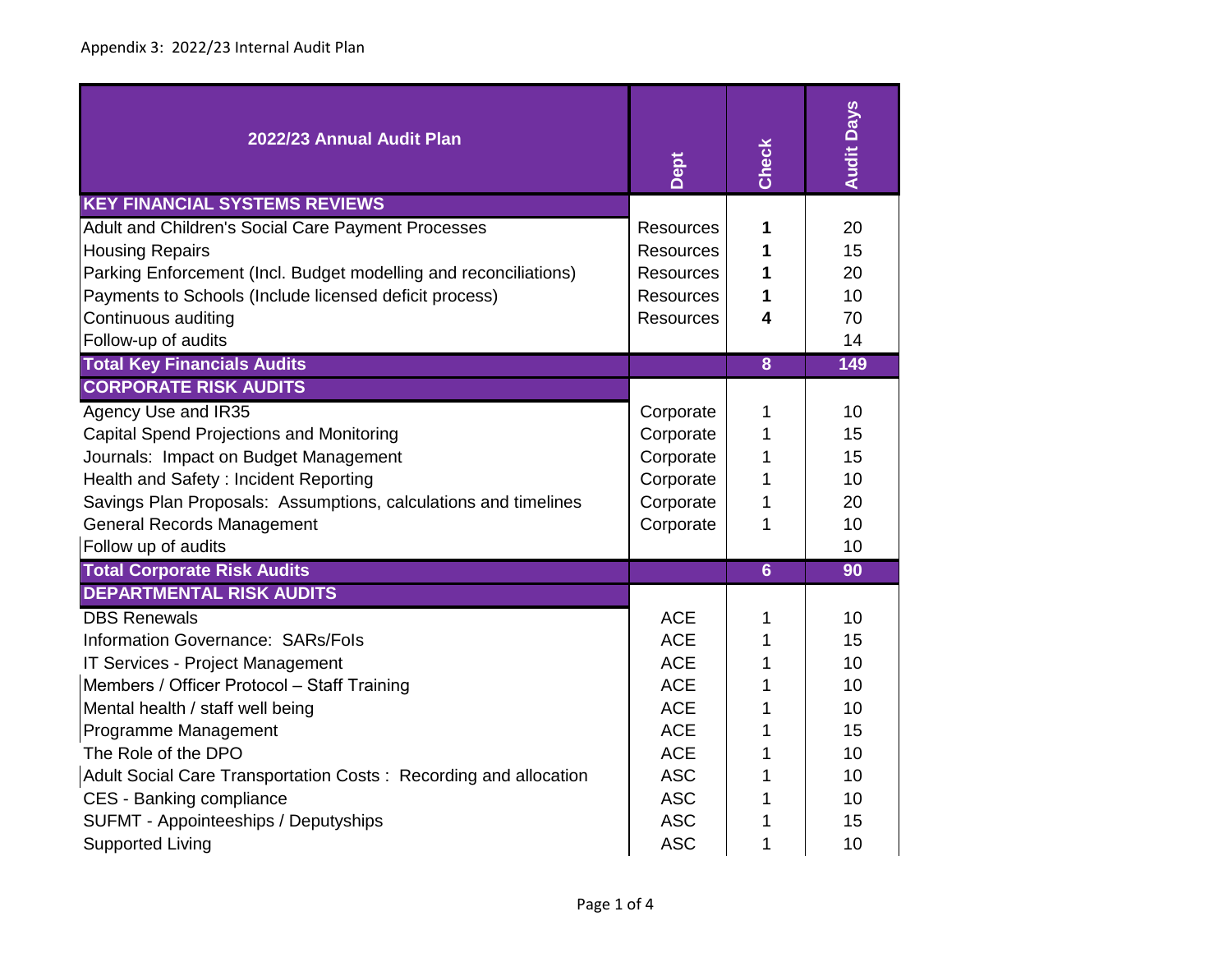| <b>Brokerage</b>                                                    | <b>ASC</b>       | 1  | 10  |
|---------------------------------------------------------------------|------------------|----|-----|
| <b>SGO Allowances</b>                                               | <b>CYPE</b>      | 1  | 10  |
| Budgeting - Looked After Children                                   | <b>CYPE</b>      | 1  | 15  |
| <b>Children Leaving Care</b>                                        | <b>CYPE</b>      | 1  | 10  |
| Childrens services : Performance management data quality            | <b>CYPE</b>      | 1  | 10  |
| Fostering: Governance over Fosterers                                | <b>CYPE</b>      | 1  | 10  |
| NRPF: Assessment of finances                                        | <b>CYPE</b>      | 1  | 10  |
| Safeguarding - Partnerships & LADO                                  | <b>CYPE</b>      | 1  | 10  |
| School Admissions (including appeals)                               | <b>CYPE</b>      | 1  | 10  |
| <b>Traded Services - Education</b>                                  | <b>CYPE</b>      | 1  | 10  |
| <b>HEAT - Assessment Management</b>                                 | Housing          | 1  | 10  |
| Housing - Leaseholder Service Charges                               | Housing          | 1  | 10  |
| <b>Housing - Tenancy Checks</b>                                     | Housing          | 1  | 10  |
| <b>Housing Register: Assessments</b>                                | Housing          | 1  | 10  |
| Housing Rents: Service Charge Calculations                          | Housing          | 1  | 10  |
| Housing: Premises Health and Safety Compliance (excl Fire)          | Housing          | 1  | 15  |
| <b>CAH - Contract Management</b>                                    | Resources        | 1  | 10  |
| Facilities Management Contracts (including off contract spending)   | <b>Resources</b> | 1  | 10  |
| Legal Recharges                                                     | <b>Resources</b> | 1  | 10  |
| Anti-social Behaviour: Referrals and Case Management                | <b>SCRER</b>     | 1  | 10  |
| Borough of Culture - Project Management                             | <b>SCRER</b>     | 1  | 10  |
| <b>CALAT - Finance Planning</b>                                     | <b>SCRER</b>     | 1  | 10  |
| Food Safety - FSA Reporting                                         | <b>SCRER</b>     | 1  | 10  |
| Planning Enforcement: DM systems link to systems and processes in e | <b>SCRER</b>     | 1  | 10  |
| SEN Transport - Resilience and demand management                    | <b>SCRER</b>     | 1  | 10  |
| SLWP - Income collection and payment of funds                       | <b>SCRER</b>     | 1  | 15  |
| <b>TFL Reclaims</b>                                                 | <b>SCRER</b>     | 1  | 15  |
| Use of Legal Services in SCRER: Knowledge management and lessons    | <b>SCRER</b>     | 1  | 10  |
| Follow up of audits                                                 |                  |    | 45  |
| <b>Total Departmental Risk Register Audits</b>                      |                  | 36 | 470 |
| <b>COMPUTER AUDITS</b>                                              |                  |    |     |
| Cloud Services - Cost & Security                                    | <b>ACE</b>       | 1  | 15  |
| Operating Systems x 3                                               | <b>ACE</b>       | 3  | 30  |
| Legal Services Case Management System Review                        | Resources        | 1  | 10  |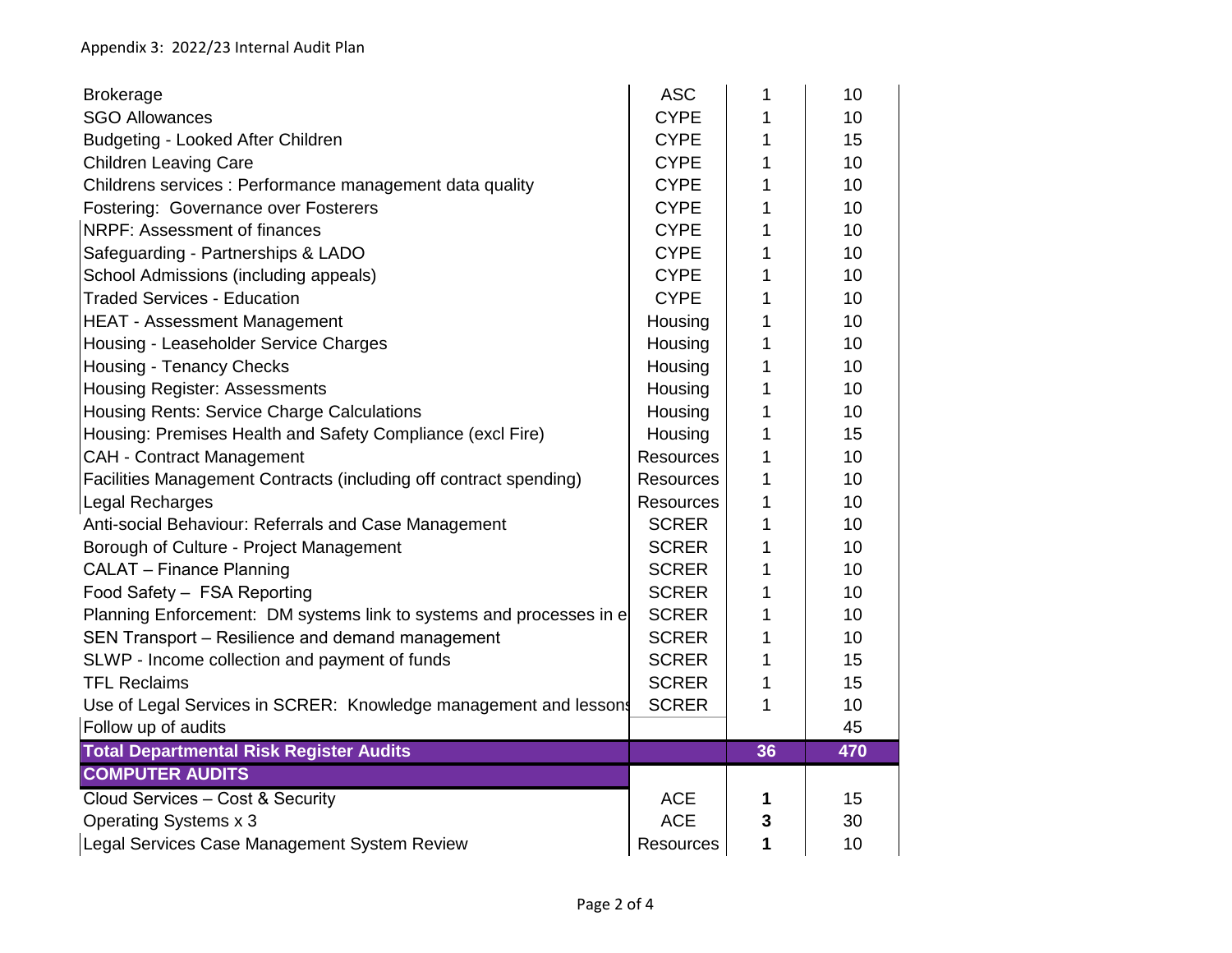| To be determined                                            | Various     | 1               | 10  |
|-------------------------------------------------------------|-------------|-----------------|-----|
| Follow up of audits                                         |             |                 | 6   |
| <b>Total Computer Audits</b>                                |             | $6\overline{6}$ | 71  |
| <b>CONTRACT AUDITS</b>                                      |             |                 |     |
| To be determined                                            | Various     | 3               | 30  |
| Follow-up of audits                                         |             |                 | 5   |
| <b>Total Contract Audits</b>                                |             | $\overline{3}$  | 35  |
| <b>SCHOOLS AUDITS</b>                                       |             |                 |     |
| <b>Nursey</b>                                               |             |                 |     |
| <b>Crosfield Nursery and Selhurst Early Years</b>           | <b>CYPE</b> | 1               | 6   |
|                                                             |             |                 |     |
| <b>Pirmary and Junior</b>                                   |             |                 |     |
| All Saints C of E Primary School                            | <b>CYPE</b> | 1               | 6   |
| <b>Beulah Juniors</b>                                       | <b>CYPE</b> | 1               | 6   |
| Coulsdon C. of E. School                                    | <b>CYPE</b> | 1               | 6   |
| <b>Heavers Farm Primary School</b>                          | <b>CYPE</b> | 1               | 6   |
| <b>Elmwood Primary School</b>                               | <b>CYPE</b> | 1               | 6   |
| Regina Ceoli Primary School                                 | <b>CYPE</b> | 1               | 6   |
| <b>Winetrbourne Junior Girls School</b>                     | <b>CYPE</b> | 1               | 6   |
| <b>Secondary and Special</b>                                |             |                 |     |
| <b>Thomas Moore</b>                                         | <b>CYPE</b> | 1               | 8   |
| <b>Coloma Convent Girls School</b>                          | <b>CYPE</b> | 1               | 8   |
| <b>Bensham Manor</b>                                        | <b>CYPE</b> | 1               | 8   |
| Follow-up of Schools audits                                 |             |                 | 13  |
| <b>Total Schools Audits</b>                                 |             | 11              | 85  |
| <b>ADMIN AND MANAGEMENT</b>                                 |             |                 |     |
| Attendance at meetings, discussions, Audit Committee etc    |             |                 | 24  |
| Internal Audit Strategy and Plans Development               |             |                 | 10  |
| Year End Summary Report (Council-wide Head of Audit Report) |             |                 | 5   |
| <b>Total Admin and Management</b>                           |             |                 | 39  |
|                                                             |             |                 |     |
| <b>GRAND TOTAL BUDGET</b>                                   |             | 70              | 939 |
|                                                             |             |                 |     |